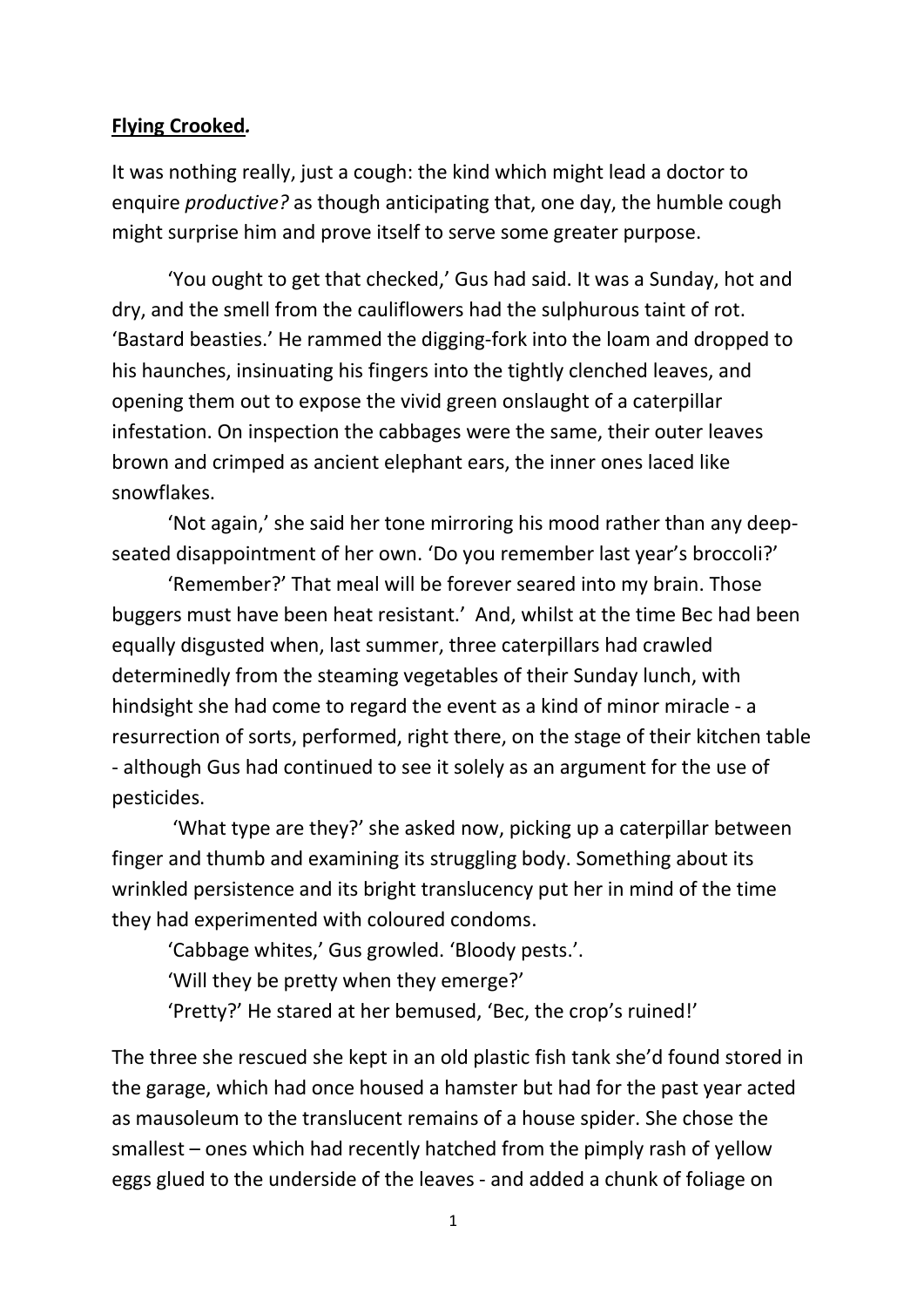which they could feed. Each day saw progress. Their appetite was voracious and, as they moved across the leaves, scissoring the flesh with their mandibles, their bodies seemed to visibly swell. Occasionally, when she was emptying out the mass of gravelly waste that accumulated at the bottom of the tank, she came across their cast-off skins which, at night when she was lying next to Gus his muscles tight and hot from digging, she described as *mere shadows of their former selves*, in the dreamy, sing-song voice which she knew turned him on. She was undergoing tests. The GP - baffled by her cough's persistent nature, and, after a course of antibiotics failed to make an impact - had referred her to the hospital to be someone else's problem. The specialist had shown her a diagram of the chest - the lungs for all the world like a cleaved cabbage, the spine reminiscent of its toughened white stem - and pointed to where the tapering twigs of the bronchial tree terminated in a magnified cluster of nodules, *the Alveoli,* he'd said, *like bunches of grapes.* By contrast Bec's own lung was mildly disappointing, an early-stage cocoon with some woolly stuff inside, as though on her journey to the hospital she had inadvertently inhaled a cloud. This, the specialist said, was her problem.

That night she moved the caterpillars up into the bedroom, placing them on the bedside cabinet where moonlight lit the tank, highlighting the bristles which ran along their bodies. They had begun to act strangely, stretching themselves upwards as if in search of higher ground, waving like sea swept kelp. She worried that they might be unhappy, that the tank or the food she was providing was insufficient for their caterpillar needs. She wanted to ask Gus, who knew about such things, but he'd withdrawn into himself so that even when she pressed herself against him –for warmth, for comfort - he was cold and unresponsive. In the morning the caterpillars had changed, two had made their way up to the highest corners of the tank whilst one had fastened itself to the side. They no longer had legs or a head but had become almost dragonesque: plated and ridged, with two tiny black horns protruding mid body, presumably to deter predators. This, she assumed, was stage three, the stage she herself was at, a stage from which, according to the specialist, there could be no return.

For ten days nothing further happened and unlike the caterpillars, which had seemed bold and shameless shedding their skins like strip-joint hussies, the chrysalis was a secretive thing. Each morning, when she rose, Bec would look